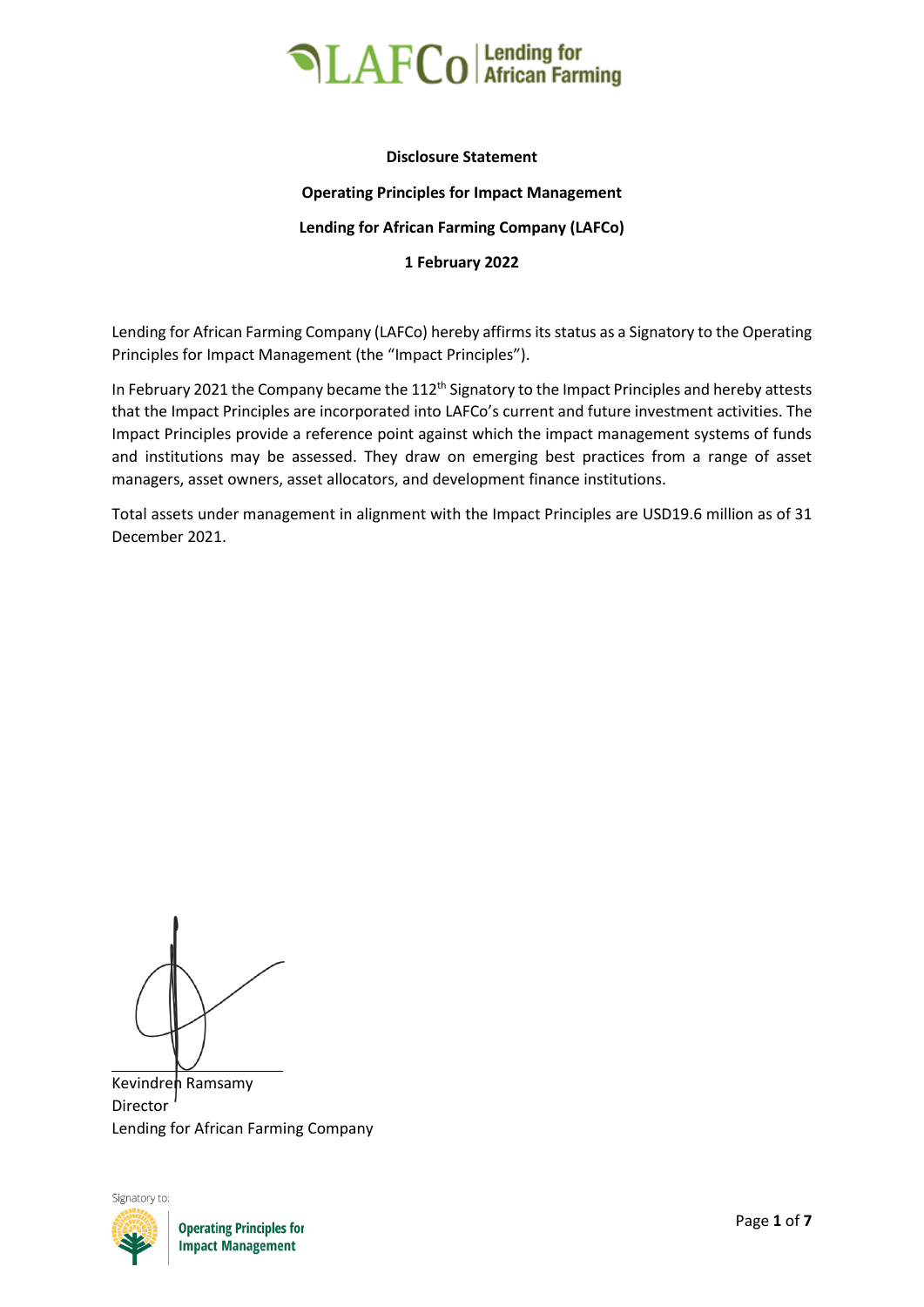#### **Principle 1: Define strategic impact objective(s), consistent with the investment strategy**

The Manager shall define strategic impact objectives for the portfolio or fund to achieve positive and measurable social or environmental effects, which are aligned with the Sustainable Development Goals (SDGs), or other widely accepted goals. The impact intent does not need to be shared by the investee. The Manager shall seek to ensure that the impact objectives and investment strategy are consistent; that there is a credible basis for achieving the impact objectives through the investment strategy; and that the scale and/or intensity of the intended portfolio impact is proportionate to the size of the investment portfolio.

- Our investment strategy, in addition to the delivering targeted returns to investors, is to stimulate economic growth in the African agriculture sector by investing in agricultural small and medium-sized enterprises (agri-SMEs) that are linked to smallholder farmers, thereby reducing poverty and enhancing food security in rural poor areas.
- This is contractually reflected in the LAFCo's investment management agreement.
- LAFCo works to strengthen the inclusive business models of its portfolio companies so that these are able to ensure income and development gains for employees and smallholders in line with SDG 1: No Poverty; SDG 2: Zero Hunger; and SDG 8: Decent Work and Economic Growth, while remaining commercially profitable.
- LAFCo's theory of change (ToC) describes how our provision of funding and the implementation of our investment strategy aims to promote sustainable agri-SMEs, enhance smallholder incomes, and ultimately contribute towards a positive impact on African food security.
- To achieve our vision and mission, LAFCo focuses on the following:
	- Providing Credit

LAFCo provides short term loans and flexible lines of credit to enable agricultural enterprises that work with smallholder farmers to grow and source higher volumes of product from farmers. This in turn creates income generation opportunities for smallholder farmers and actors across the value chain.

- Social and Economic Impact

LAFCo will generate social and economic impact for the African agricultural sector, including direct impacts on increased employment and revenue for SMEs as well as indirect impact on smallholder farmers through higher, more stable incomes, improved productivity, reliable markets and increased food security.

Demonstrating Viability

LAFCo aims to demonstrate the viability of agricultural finance in Africa by generating positive returns for the facility and its shareholders by servicing a blend of impact and commercial debt and attracting additional finance to the sector.

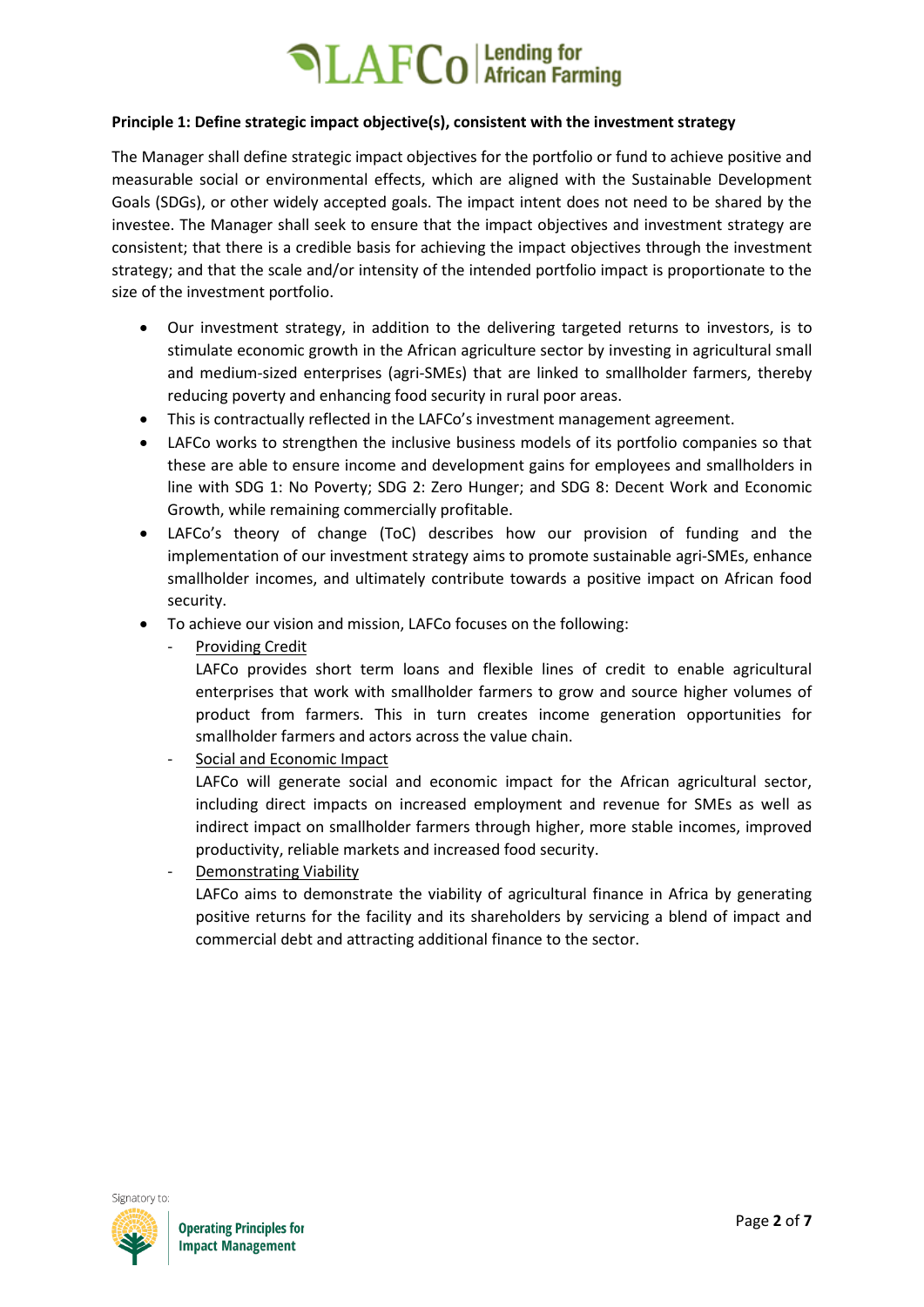### **Principle 2: Manage strategic impact on a portfolio basis**

The Manager shall have a process to manage impact achievement on a portfolio basis. The objective of the process is to establish and monitor impact performance for the whole portfolio, while recognising that impact may vary across individual investments in the portfolio. As part of the process, the Manager shall consider aligning staff incentive systems with the achievement of impact, as well as with financial performance.

- LAFCo has in-house impact capacity and has partnered with an external and independent ESG and impact modelling consultancy to assist with impact data collection, reporting and verification.
- As part of the pre-investment due diligence process, the impact of LAFCo's prospective investments is evaluated prior to presenting the deal to the credit committee. A dedicated impact report for each potential investee accompanies the credit application, and assesses impact based on the Impact Management Project (IMP) framework. This is where the five dimensions of impact are assessed: What, Who, How Much, Contribution and Risk. Further, both the direct impact on the investee and the indirect impact on beneficiaries within the value chain is evaluated. In some instances, LAFCo assigns specific pledges or targets around impact, depending on the client and context.
- LAFCo has predefined impact metrics which are used to assess each prospective investee. This forms the baseline data, against which investees are re-evaluated on an annual basis. Portfolio companies are contractually required to supply impact data and meet LAFCo's impact reporting requirements. These metrics span a wide range of indicators that include sexdisaggregated data for employees, smallholder farmers linked to SMEs and farmers using extension services and/or receiving improved inputs, as well as units sold, agricultural yields, and payments to farmers.
- Looking ahead, we will formalise LAFCo's impact measurement and management system, to clearly outline all the processes necessary to achieve the impact goals.
- As the investment manager of LAFCo, Barak Fund Management Limited's fee structure pays out at different levels depending on the achievement of impact data collection and impact reporting targets.

### **Principle 3: Establish the Manager's contribution to the achievement of impact**

The Manager shall seek to establish and document a credible narrative on its contribution to the achievement of impact for each investment. Contributions can be made through one or more financial and/or non-financial channels.<sup>1</sup> The narrative should be stated in clear terms and supported, as much as possible, by evidence.

• A key consideration when assessing a potential investment opportunity for LAFCo is ensuring we are playing an additive role in the markets in which we operate. LAFCo looks to serve SMEs that are under-served by the local financial sector for a number of reasons that LAFCo can address, including stringent security requirements, cumbersome and lengthy loan approval documents and disbursement processes, and prohibitive and opaque pricing. Innovative loan

 $1$  For example, this may include: improving the cost of capital, active shareholder engagement, specific financial structuring, offering innovative financing instruments, assisting with further resource mobilization, creating long-term trusted partnerships, providing technical/ market advice or capacity building to the investee, and/or helping the investee to meet higher operational standards.

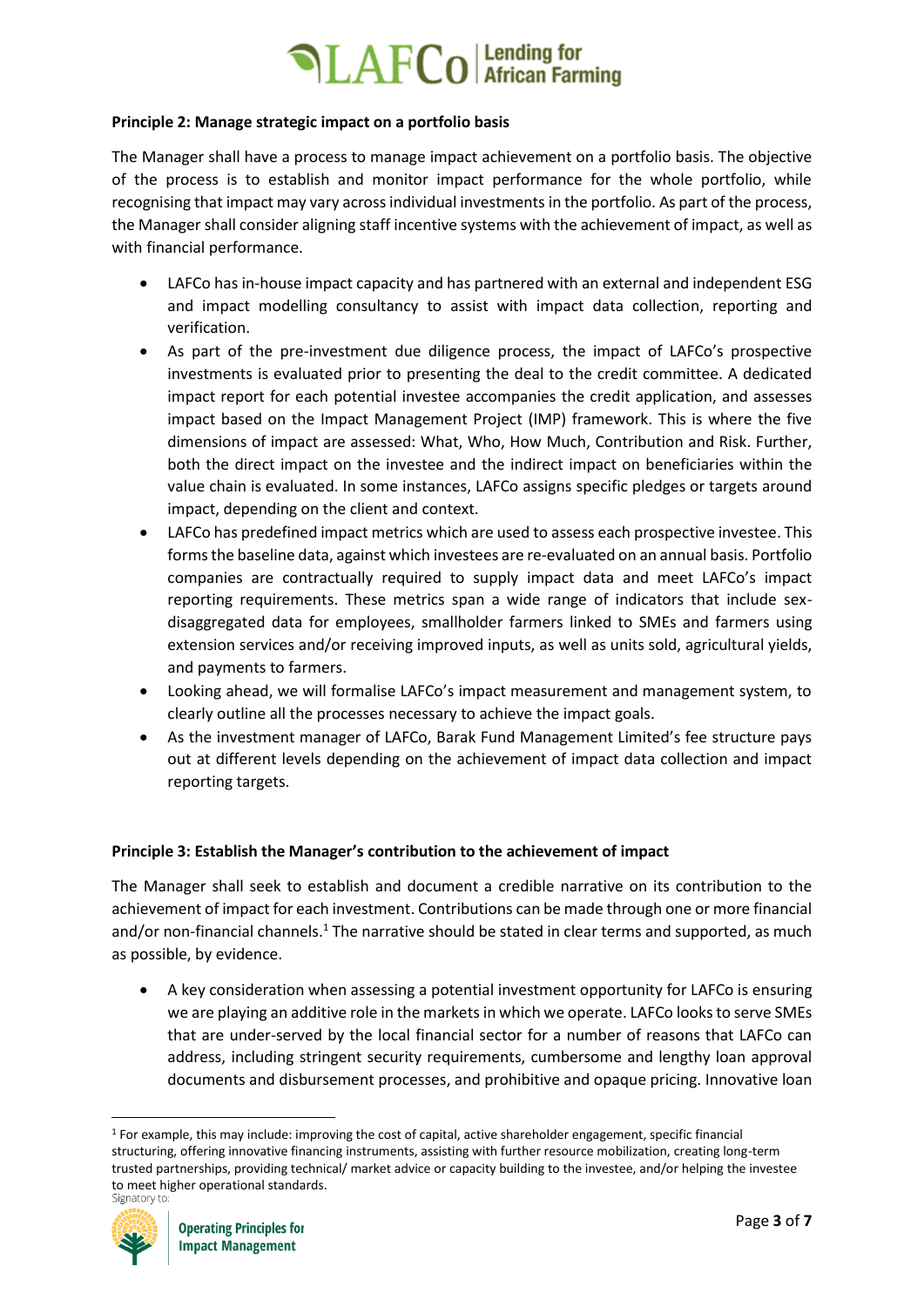structures and collateral requirements, flexible lines of credit, as well as the option of risk sharing with industry partners are forms of additionality deployed. LAFCo also ensures that the loan sizes and rates offered are sustainable for the business.

LAFCo also seeks to achieve impact via non-financial channels, by supporting portfolio companies with technical assistance (TA) via technical assistance partners, and in the future, via LAFCo's own TA facility. With the help of our TA partners, we seek to deploy inclusive technical mechanisms that strengthen supply chain, with specific emphasis on smallholder farmer engagement, and promote commercial returns, impact and resilience.

### **Principle 4: Assess the expected impact of each investment, based on a systematic approach**

For each investment the Manager shall assess, in advance and, where possible, quantify the concrete, positive impact<sup>2</sup> potential deriving from the investment. The assessment should use a suitable results measurement framework that aims to answer these fundamental questions: (1) What is the intended impact? (2) Who experiences the intended impact? (3) How significant is the intended impact?<sup>3</sup> The Manager shall also seek to assess the likelihood of achieving the investment's expected impact. In assessing the likelihood, the Manager shall identify the significant risk factors that could result in the impact varying from ex-ante expectations.

In assessing the impact potential, the Manager shall seek evidence to assess the relative size of the challenge addressed within the targeted geographical context. The Manager shall also consider opportunities to increase the impact of the investment. Where possible and relevant for the Manager's strategic intent, the Manager may also consider indirect and systemic impacts. Indicators shall, to the extent possible, be aligned with industry standards<sup>4</sup> and follow best practice.<sup>5</sup>

- Due to predominantly providing short term trade finance, the most direct expected impact is linked to financial projections. Increased sales and revenues drive greater impact by sourcing larger quantities from smallholders and benefitting the supply chain.
- LAFCo assesses impact according to the following framework: impact data is collected prior to investment, forming baseline data, and is updated annually. In the future, LAFCo seeks to collect impact data on a quarterly basis to track changes according to seasonality and loan disbursement frequency. The data is verified using country and commodity-specific assumptions regarding the quantities procured, sold and the number of suppliers engaged. The impact data is complemented with financial data provided by investees and cross-checked by the LAFCo team.
- Looking ahead, LAFCo will seek to enhance the approach to impact management and measurement by tracking actual impact against our expected impact for the portfolio company.

<sup>&</sup>lt;sup>5</sup> International best practice indicators include SMART (Specific, Measurable, Attainable, Relevant, and Timely), and SPICED (Subjective, Participatory, Interpreted & Communicable, Cross-checked, Empowering, and Diverse & disaggregated), among others.<br>Signatory to:



<sup>&</sup>lt;sup>2</sup> Focus shall be on the material social and environmental impacts resulting from the investment. Impacts assessed under Principle 4 may also include positive ESG effects derived from the investment.

<sup>&</sup>lt;sup>3</sup> Adapted from the Impact Management Project [\(www.impactmanagementproject.com\)](http://www.impactmanagementproject.com/)

<sup>&</sup>lt;sup>4</sup> Industry indicator standards include HIPSO [\(https://indicators.ifipartnership.org/about/\)](https://indicators.ifipartnership.org/about/); IRIS (iris.thegiin.org); GIIRS [\(http://b-analytics.net/giirs-funds\)](http://b-analytics.net/giirs-funds); GRI [\(www.globalreporting.org/Pages/default.aspx\)](http://www.globalreporting.org/Pages/default.aspx); and SASB [\(www.sasb.org\)](http://www.sasb.org/), among others.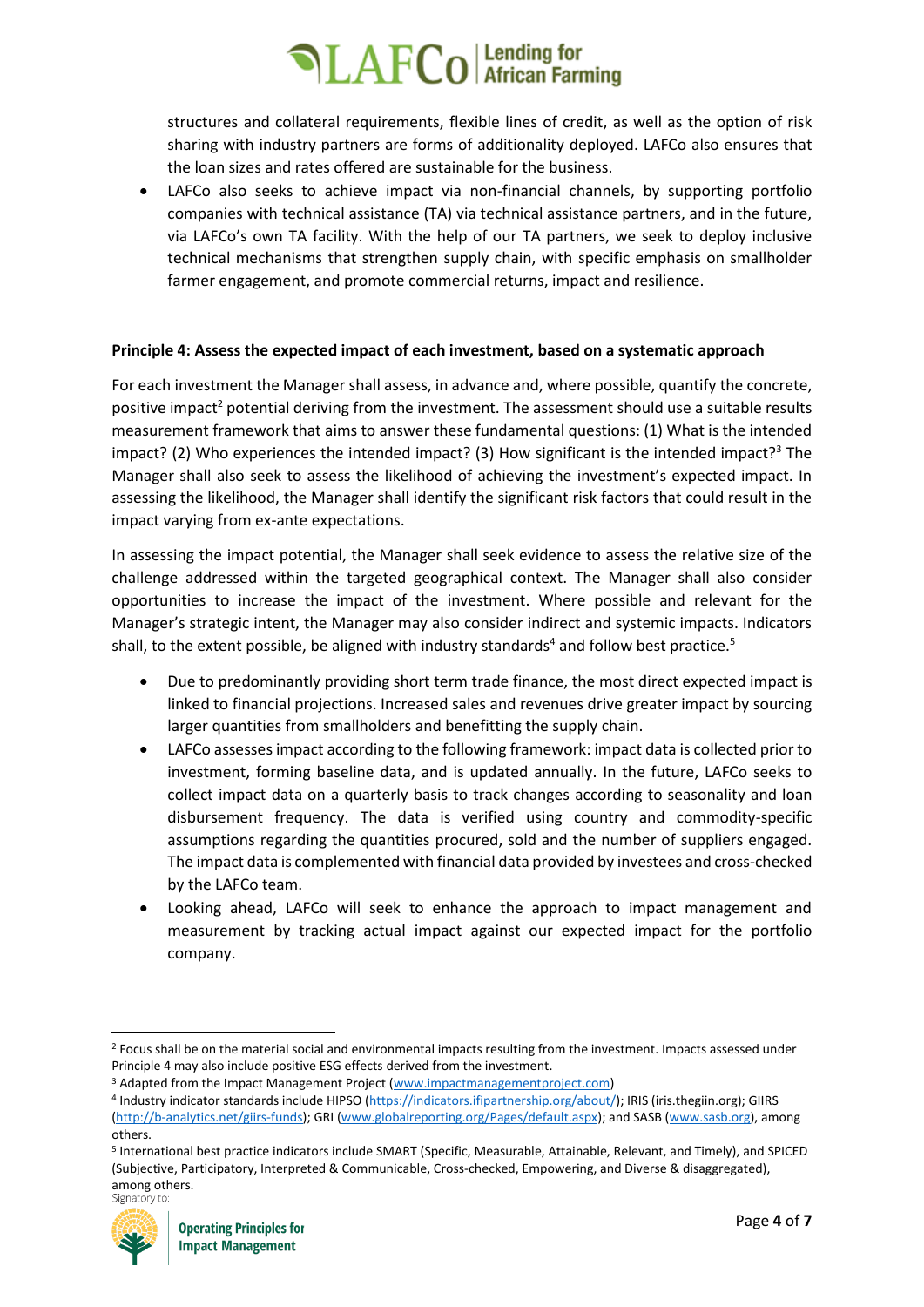### **Principle 5: Assess, address, monitor and manage the potential risks of negative effects of each investment**

For each investment the Manager shall seek, as part of a systematic and documented process, to identify and avoid, and if avoidance is not possible, mitigate and manage Environmental, Social and Governance (ESG)<sup>6</sup> risks. Where appropriate, the Manager shall engage with the investee to seek its commitment to take action to address potential gaps in current investee systems, processes, and standards, using an approach aligned with good international industry practice.<sup>7</sup> As part of portfolio management, the Manager shall monitor investees' ESG risk and performance, and where appropriate, engage with the investee to address gaps and unexpected events.

- LAFCo uses screening tools such as questionnaires to determine house views on sectors/commodities & countries; as well as to provide direction on where specific ESG risks need to be addressed for those selected sectors/commodities & countries. This framework enables us to evaluate potential negative effects during the due diligence process and postinvestment.
- Should specific ESG risks be identified/highlighted, an enhanced due diligence would be performed and an action plan would be discussed with the investee company around how to address and mitigate those risks.
- Monitor the progress of the investee company's ESG operations and engage accordingly; with annual reviews and re-certifications on ESG compliance.
- As LAFCo is an impact-focussed fund, we screen all potential investees against the IFC Exclusion List, which filters out companies that are at a higher risk of having negative impact on the communities and environment.
- We are looking to incorporate a quantitative tool to objectively classify and categorize ESG risks for specific commodities and countries, and apply this to each borrower in the portfolio. Scorecards would provide a benchmark system as well as better define specific questions and action plans if necessary, and allow more transparent reporting for investors on both overall and aggregated ESG risks. In the event that a borrower does not meet the required threshold as per the benchmark, or the risk identified is too great without applicable corrective action, then the borrower would not be onboarded to the platform.

[Preparation of Draft Industry Sector EHS Guidelines \(ifc.org\)](https://www.ifc.org/wps/wcm/connect/377bfe12-a3c0-433f-a5e3-c51dbebe38d4/SectorSpecificEHSGuidelines_Applicability.pdf?MOD=AJPERES&CVID=lakafE1)); IFC Corporate Governance Methodology (www.ifc.org/cgmethodology), the United Nations Guiding Principles for Business and Human Rights

[\(www.unglobalcompact.org/library/2\)](http://www.unglobalcompact.org/library/2); and the OECD Guidelines for Multinational Enterprises [\(http://mneguidelines.oecd.org/themes/human-rights.htm\)](http://mneguidelines.oecd.org/themes/human-rights.htm).



<sup>6</sup> The application of good ESG management will potentially have positive impacts that may or may not be the principal targeted impacts of the Manager. Positive impacts resulting from ESG matters shall be measured and managed alongside with, or directly embedded in, the impact management system referenced in Impact Principles 4 and 6. <sup>7</sup> Examples of good international industry practice include: IFC Performance Standards [\(www.ifc.org/performancestandards\)](http://www.ifc.org/performancestandards) and the associated Environmental, Health and Safety Sector Guidelines [\(Guide for](https://www.ifc.org/wps/wcm/connect/377bfe12-a3c0-433f-a5e3-c51dbebe38d4/SectorSpecificEHSGuidelines_Applicability.pdf?MOD=AJPERES&CVID=lakafE1)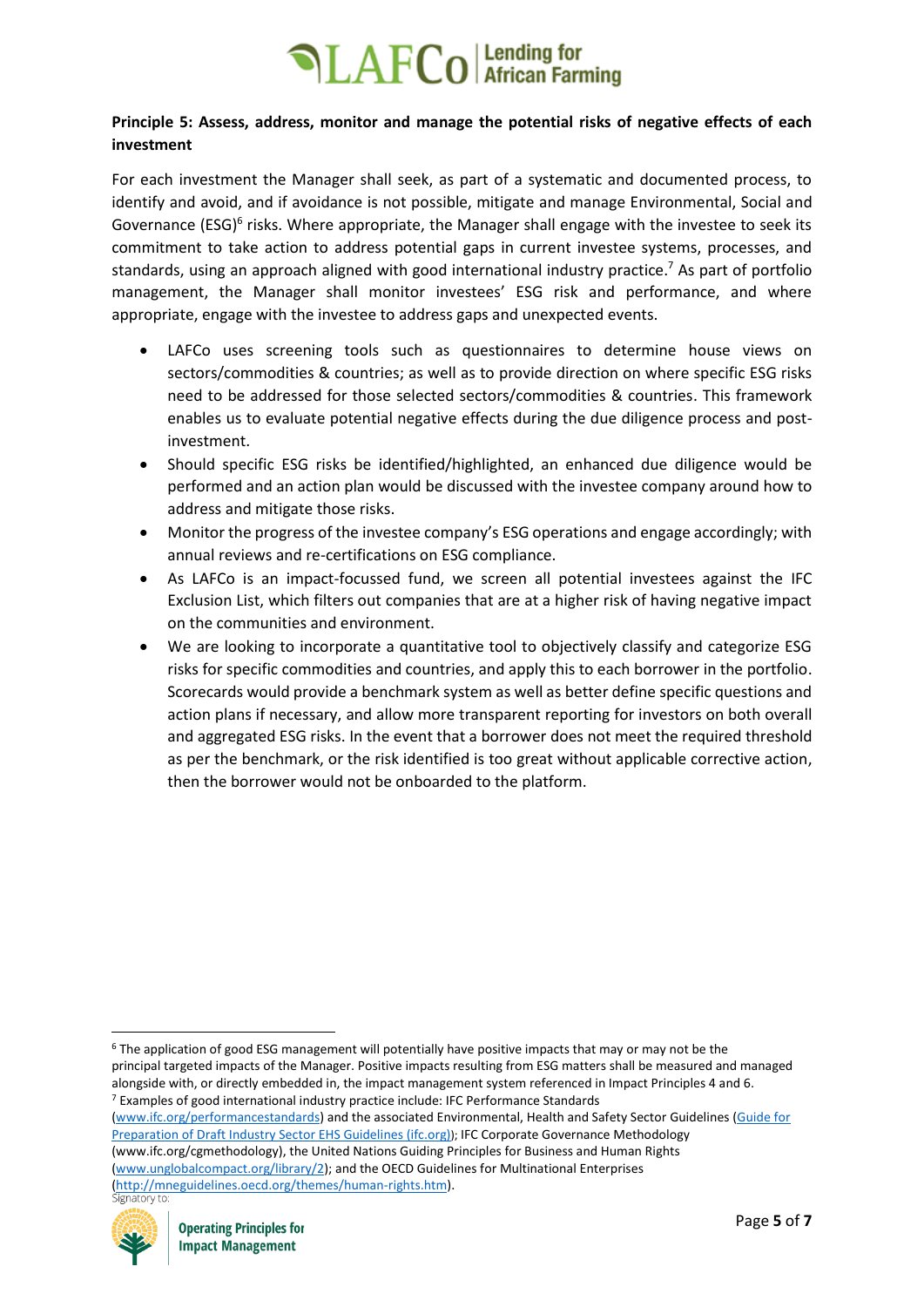### **Principle 6: Monitor the progress of each investment in achieving impact against expectations and respond accordingly**

The Manager shall use the results framework (referenced in Principle 4) to monitor progress toward the achievement of positive impacts in comparison to the expected impact for each investment. Progress shall be monitored using a predefined process for sharing performance data with the investee. To the best extent possible, this shall outline how often data will be collected; the method for data collection; data sources; responsibilities for data collection; and how, and to whom, data will be reported. When monitoring indicates that the investment is no longer expected to achieve its intended impacts, the Manager shall seek to pursue appropriate action.<sup>8</sup> The Manager shall also seek to use the results framework to capture investment outcomes.<sup>9</sup>

- Principle 2 outlines LAFCo impact measurement and management system. The impact data is self-reported by the portfolio companies; however, the data is cross-checked using industry and country standards. The LAFCo team also validates the data during site visits and through the use of external consultants. Our first annual impact report<sup>10</sup> will be published for 2020 in February 2022, which aims to showcase the impact of our funding on SMEs and their value chains. Looking ahead, LAFCo seeks to report on impact on a quarterly basis, beginning with the fourth quarter of 2021.
- In the event that a portfolio client fails to achieve intended impact or that there has been a fundamental change to the business model of the company, LAFCo may opt to stop funding the client and demand repayment of the loan. However, the first line of action would be to engage the company to assess potential alternatives and identify whether additional support is required to achieve the desired impact.

### **Principle 7: Conduct exits, considering the effect of sustained impact**

When conducting an exit, $^{11}$  the Manager shall, in good faith and consistent with its fiduciary concerns, consider the effect which the timing, structure, and process of its exit will have on the sustainability of the impact.

- LAFCo's investments are revolving debt, and as such do not involve exits unless necessitated by an increase in risk.
- LAFCo's investments are on the back of agricultural trades, and the client's facility is renewed or discontinued dependent on the historical performance. The client draws down and repays the interest and capital amounts as they become due, always remaining within the facility limit. Once repayments have been made and the company has performed well, the LAFCo team will conduct additional due diligence before taking the client back to the Credit Committee to have the facility renewed.

<sup>&</sup>lt;sup>11</sup> This may include debt, equity, or bond sales, and excludes self-liquidating or maturing instruments.<br>Signatory to:



<sup>8</sup> Actions could include active engagement with the investee; early divestment; adjusting indicators/expectations due to significant, unforeseen, and changing circumstances; or other appropriate measures to improve the portfolio's expected impact performance.

<sup>&</sup>lt;sup>9</sup> Outcomes are the short-term and medium-term effects of an investment's outputs, while the outputs are the products, capital goods, and services resulting from the investment. Adopted from OECD-DAC [\(www.oecd.org/dac/\)](http://www.oecd.org/dac/).

<sup>10</sup> <https://www.lendingforafricanfarming.com/press/lafco-annual-impact-report-2020/8/>